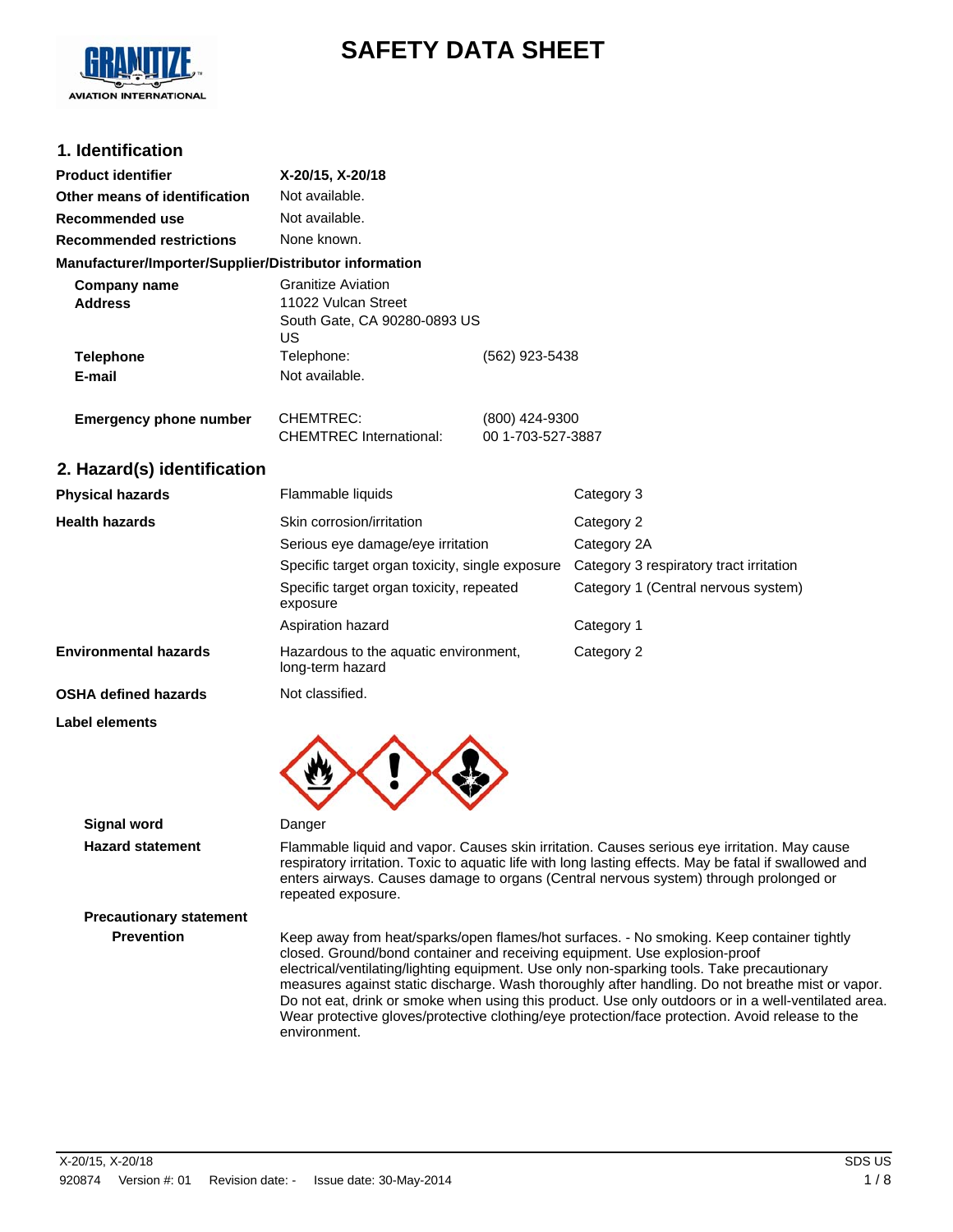| <b>Response</b>                              | If on skin (or hair): Take off immediately all contaminated clothing. Rinse skin with water/shower.<br>If inhaled: Remove person to fresh air and keep comfortable for breathing. Call a poison<br>center/doctor if you feel unwell. If swallowed: Immediately call a poison center/doctor. Do NOT<br>induce vomiting. If skin irritation occurs: Get medical advice/attention. Take off contaminated<br>clothing and wash before reuse. Immediately call a poison center/doctor. If in eyes: Rinse<br>cautiously with water for several minutes. Remove contact lenses, if present and easy to do.<br>Continue rinsing. If eye irritation persists: Get medical advice/attention. Collect spillage. |
|----------------------------------------------|------------------------------------------------------------------------------------------------------------------------------------------------------------------------------------------------------------------------------------------------------------------------------------------------------------------------------------------------------------------------------------------------------------------------------------------------------------------------------------------------------------------------------------------------------------------------------------------------------------------------------------------------------------------------------------------------------|
| <b>Storage</b>                               | Store in a well-ventilated place. Keep container tightly closed. Keep cool. Store locked up.                                                                                                                                                                                                                                                                                                                                                                                                                                                                                                                                                                                                         |
| <b>Disposal</b>                              | Dispose of contents/container in accordance with local/regional/national/international regulations.                                                                                                                                                                                                                                                                                                                                                                                                                                                                                                                                                                                                  |
| Hazard(s) not otherwise<br>classified (HNOC) | Static accumulating flammable liquid can become electrostatically charged even in bonded and<br>grounded equipment.                                                                                                                                                                                                                                                                                                                                                                                                                                                                                                                                                                                  |

# **3. Composition/information on ingredients**

**Mixtures**

| <b>Chemical name</b>                                                         |                                                                                                                                                                                                                                                                                                                                                                                                                                                                                                                                         | <b>CAS number</b> | %           |
|------------------------------------------------------------------------------|-----------------------------------------------------------------------------------------------------------------------------------------------------------------------------------------------------------------------------------------------------------------------------------------------------------------------------------------------------------------------------------------------------------------------------------------------------------------------------------------------------------------------------------------|-------------------|-------------|
| Mineral Spirits (Stoddard<br>Solvent)                                        |                                                                                                                                                                                                                                                                                                                                                                                                                                                                                                                                         | 8052-41-3         | 60-80       |
| Solvent naphtha (petroleum),<br>light aromatic                               |                                                                                                                                                                                                                                                                                                                                                                                                                                                                                                                                         | 64742-95-6        | $9 - 35$    |
| 1,2,4-Trimethylbenzene                                                       |                                                                                                                                                                                                                                                                                                                                                                                                                                                                                                                                         | 95-63-6           | $3.2 - 4.1$ |
| <b>Composition comments</b>                                                  | All concentrations are in percent by weight unless ingredient is a gas. Gas concentrations are in<br>percent by volume.                                                                                                                                                                                                                                                                                                                                                                                                                 |                   |             |
| 4. First-aid measures                                                        |                                                                                                                                                                                                                                                                                                                                                                                                                                                                                                                                         |                   |             |
| <b>Inhalation</b>                                                            | Move into fresh air and keep at rest. If breathing stops, provide artificial respiration. Get medical<br>attention if any discomfort continues.                                                                                                                                                                                                                                                                                                                                                                                         |                   |             |
| <b>Skin contact</b>                                                          | Flush thoroughly with water for at least 15 minutes. Wash skin with soap and water. Get medical<br>attention if irritation develops and persists.                                                                                                                                                                                                                                                                                                                                                                                       |                   |             |
| Eye contact                                                                  | Immediately flush eyes with plenty of water for at least 15 minutes. Remove contact lenses, if<br>present and easy to do. Get medical attention immediately.                                                                                                                                                                                                                                                                                                                                                                            |                   |             |
| Ingestion                                                                    | If swallowed: Immediately call a poison center/doctor. Do not induce vomiting. If vomiting occurs,<br>the head should be kept low so that stomach vomit doesn't enter the lungs. Get medical attention.                                                                                                                                                                                                                                                                                                                                 |                   |             |
| Most important<br>symptoms/effects, acute and<br>delayed                     | Irritating to eyes, respiratory system and skin. May be fatal if swallowed and enters airways.<br>Causes damage to organs (Central nervous system) through prolonged or repeated exposure.                                                                                                                                                                                                                                                                                                                                              |                   |             |
| Indication of immediate<br>medical attention and special<br>treatment needed | In case of shortness of breath, give oxygen. Keep victim warm. Droplets of the product aspirated<br>into the lungs through ingestion or vomiting may cause a serious chemical pneumonia.                                                                                                                                                                                                                                                                                                                                                |                   |             |
| <b>General information</b>                                                   | In case of accident or if you feel unwell, seek medical advice immediately (show the label where<br>possible). Ensure that medical personnel are aware of the material(s) involved, and take<br>precautions to protect themselves. Thermal burns: Flush with water immediately. While flushing,<br>remove clothes which do not adhere to affected area. Call an ambulance. Continue flushing during<br>transport to hospital. Swallowing or vomiting of the liquid may result in aspiration into the lungs.<br>Symptoms may be delayed. |                   |             |
| 5. Fire-fighting measures                                                    |                                                                                                                                                                                                                                                                                                                                                                                                                                                                                                                                         |                   |             |
| Suitable extinguishing media                                                 | Extinguish with alcohol-resistant foam, carbon dioxide or dry powder.                                                                                                                                                                                                                                                                                                                                                                                                                                                                   |                   |             |
| <b>Unsuitable extinguishing</b><br>media                                     | Do not use a solid water stream as it may scatter and spread fire.                                                                                                                                                                                                                                                                                                                                                                                                                                                                      |                   |             |
| Specific hazards arising from<br>the chemical                                | The product is flammable, and heating may generate vapors which may form explosive vapor/air<br>mixtures. During fire, gases hazardous to health may be formed. Solvent vapors may form<br>explosive mixtures with air.                                                                                                                                                                                                                                                                                                                 |                   |             |
| Special protective equipment<br>and precautions for firefighters             | Selection of respiratory protection for firefighting: follow the general fire precautions indicated in<br>the workplace. Self-contained breathing apparatus and full protective clothing must be worn in<br>case of fire.                                                                                                                                                                                                                                                                                                               |                   |             |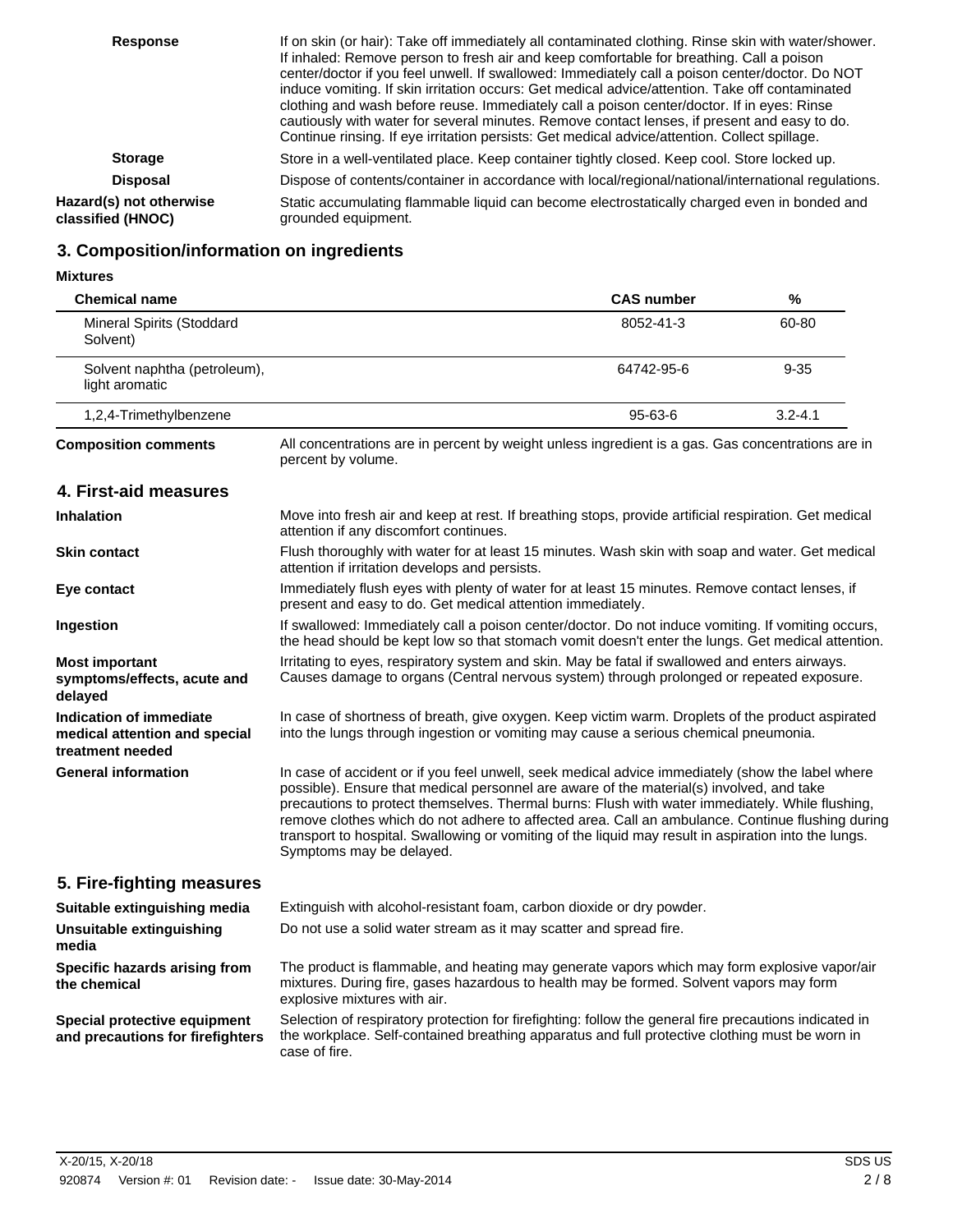| <b>Fire-fighting</b><br>equipment/instructions                                   | In case of fire and/or explosion do not breathe fumes. Wear full protective clothing, including<br>helmet, self-contained positive pressure or pressure demand breathing apparatus, protective<br>clothing and face mask. If tank, rail car or tank truck is involved in a fire, ISOLATE for 800 meters<br>(1/2 mile) in all directions; also consider initial evacuation for 800 meters (1/2 mile) in all directions.<br>ALWAYS stay away from tanks engulfed in flame. Withdraw immediately in case of rising sound<br>from venting safety devices or any discoloration of tanks due to fire. Fight fire from maximum<br>distance or use unmanned hose holders or monitor nozzles. Move containers from fire area if you<br>can do it without risk. For massive fire, use unmanned hose holders or monitor nozzles; if this is<br>impossible, withdraw from area and let fire burn. |
|----------------------------------------------------------------------------------|---------------------------------------------------------------------------------------------------------------------------------------------------------------------------------------------------------------------------------------------------------------------------------------------------------------------------------------------------------------------------------------------------------------------------------------------------------------------------------------------------------------------------------------------------------------------------------------------------------------------------------------------------------------------------------------------------------------------------------------------------------------------------------------------------------------------------------------------------------------------------------------|
| <b>General fire hazards</b>                                                      | The product is flammable, and heating may generate vapors which may form explosive vapor/air<br>mixtures.                                                                                                                                                                                                                                                                                                                                                                                                                                                                                                                                                                                                                                                                                                                                                                             |
| 6. Accidental release measures                                                   |                                                                                                                                                                                                                                                                                                                                                                                                                                                                                                                                                                                                                                                                                                                                                                                                                                                                                       |
| <b>Personal precautions,</b><br>protective equipment and<br>emergency procedures | Extinguish all ignition sources. Avoid sparks, flames, heat and smoking. Ventilate. Do not breathe<br>mist or vapor. Avoid contact with skin and eyes. Local authorities should be advised if significant<br>spillages cannot be contained. Stay upwind. Do not touch damaged containers or spilled material<br>unless wearing appropriate protective clothing. Keep people away from and upwind of spill/leak.<br>Ventilate closed spaces before entering. Use personal protection recommended in Section 8 of the<br>SDS.                                                                                                                                                                                                                                                                                                                                                           |
| <b>Methods and materials for</b><br>containment and cleaning up                  | ELIMINATE all ignition sources (no smoking, flares, sparks or flames in immediate area). Stop the<br>flow of material, if this is without risk. Prevent entry into waterways, sewers, basements or confined<br>areas. Keep combustibles (wood, paper, oil, etc.) away from spilled material. This product is<br>miscible in water.                                                                                                                                                                                                                                                                                                                                                                                                                                                                                                                                                    |
|                                                                                  | Large Spills: Dike the spilled material, where this is possible. Following product recovery, flush<br>area with water. Cover with plastic sheet to prevent spreading. Absorb spillage with<br>non-combustible, absorbent material.                                                                                                                                                                                                                                                                                                                                                                                                                                                                                                                                                                                                                                                    |
|                                                                                  | Small Spills: Clean surface thoroughly to remove residual contamination.                                                                                                                                                                                                                                                                                                                                                                                                                                                                                                                                                                                                                                                                                                                                                                                                              |
| <b>Environmental precautions</b>                                                 | Never return spills in original containers for re-use.<br>Prevent further leakage or spillage if safe to do so. Do not contaminate water.                                                                                                                                                                                                                                                                                                                                                                                                                                                                                                                                                                                                                                                                                                                                             |
|                                                                                  |                                                                                                                                                                                                                                                                                                                                                                                                                                                                                                                                                                                                                                                                                                                                                                                                                                                                                       |
| 7. Handling and storage                                                          |                                                                                                                                                                                                                                                                                                                                                                                                                                                                                                                                                                                                                                                                                                                                                                                                                                                                                       |
| <b>Precautions for safe handling</b>                                             | The product is flammable, and heating may generate vapors which may form explosive vapor/air<br>mixtures. Do not handle or store near an open flame, heat or other sources of ignition. Do not<br>breathe mist or vapor. Avoid contact with skin, eyes and clothing. Do not smoke. Take<br>precautionary measures against static discharges. All equipment used when handling the product<br>must be grounded. Use non-sparking tools and explosion-proof equipment. Use only in<br>well-ventilated areas. Avoid prolonged exposure. Wash thoroughly after handling. Handle and<br>open container with care.                                                                                                                                                                                                                                                                          |
| Conditions for safe storage,<br>including any incompatibilities                  | Follow rules for flammable liquids. Keep away from heat, sparks and open flame. Store in cool<br>place. Keep in a well-ventilated place. Keep container tightly closed. Keep in an area equipped<br>with sprinklers. Keep this material away from food, drink and animal feed. Use care in<br>handling/storage. Keep away from sources of ignition - No smoking.                                                                                                                                                                                                                                                                                                                                                                                                                                                                                                                      |

# **8. Exposure controls/personal protection**

#### **Occupational exposure limits**

#### **US. OSHA Table Z-1 Limits for Air Contaminants (29 CFR 1910.1000)**

| <b>Components</b>                                     | <b>Type</b> | Value      |  |
|-------------------------------------------------------|-------------|------------|--|
| Mineral Spirits (Stoddard                             | <b>PEL</b>  | 2900 mg/m3 |  |
| Solvent) (CAS 8052-41-3)                              |             |            |  |
|                                                       |             | 500 ppm    |  |
| US. ACGIH Threshold Limit Values                      |             |            |  |
| <b>Components</b>                                     | <b>Type</b> | Value      |  |
| 1,2,4-Trimethylbenzene                                | <b>TWA</b>  | 25 ppm     |  |
| $(CAS 95-63-6)$                                       |             |            |  |
| Mineral Spirits (Stoddard<br>Solvent) (CAS 8052-41-3) | <b>TWA</b>  | $100$ ppm  |  |
|                                                       |             |            |  |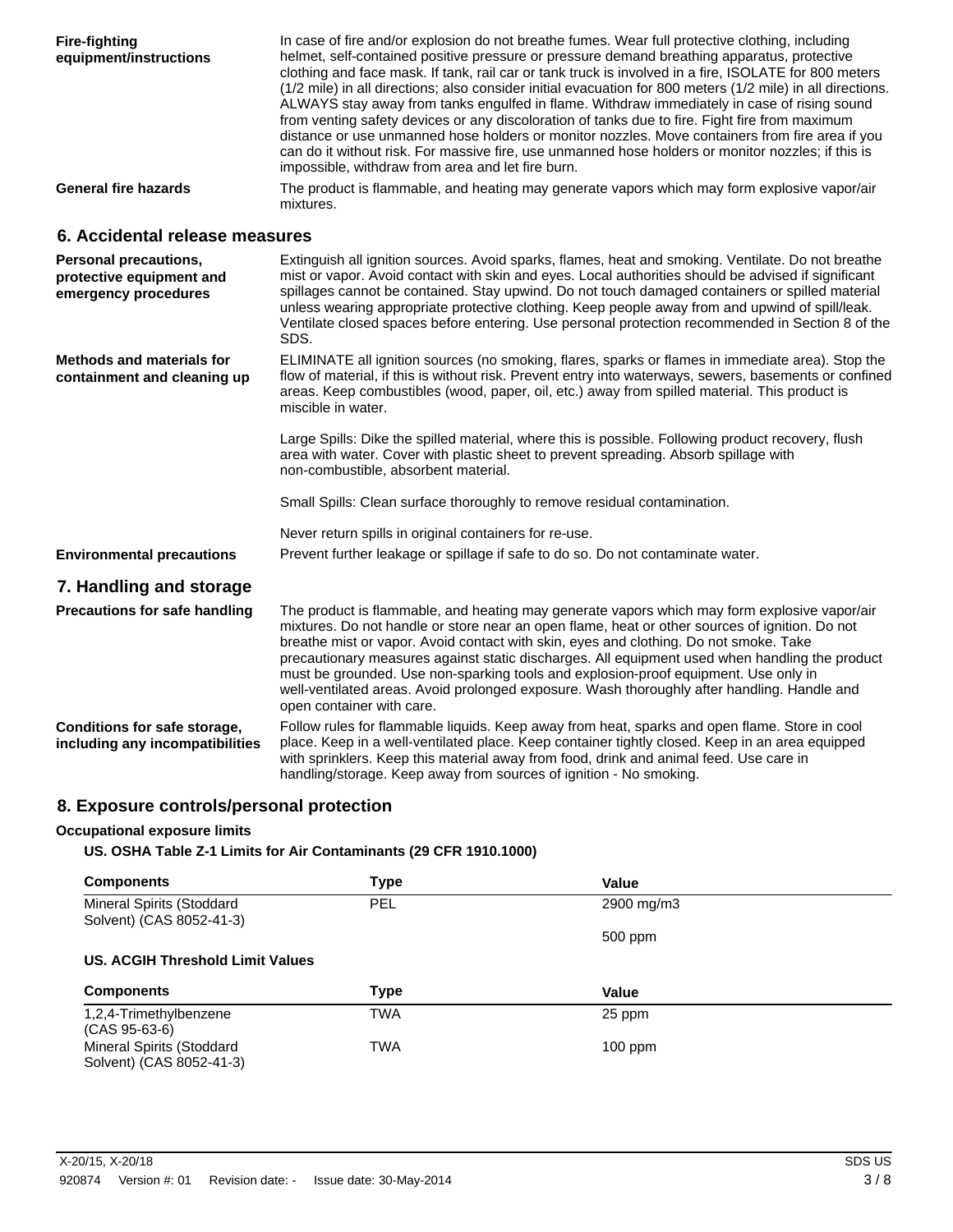#### **US. NIOSH: Pocket Guide to Chemical Hazards**

| <b>Components</b>                                            | <b>Type</b>                                                                                                                                                                                                                                                                                            | Value                                                                                                                                                                                                                                                                                                                                                                                                                                                                                                                                                                                                                                                                                            |
|--------------------------------------------------------------|--------------------------------------------------------------------------------------------------------------------------------------------------------------------------------------------------------------------------------------------------------------------------------------------------------|--------------------------------------------------------------------------------------------------------------------------------------------------------------------------------------------------------------------------------------------------------------------------------------------------------------------------------------------------------------------------------------------------------------------------------------------------------------------------------------------------------------------------------------------------------------------------------------------------------------------------------------------------------------------------------------------------|
| 1,2,4-Trimethylbenzene<br>(CAS 95-63-6)                      | <b>TWA</b>                                                                                                                                                                                                                                                                                             | 125 mg/m3                                                                                                                                                                                                                                                                                                                                                                                                                                                                                                                                                                                                                                                                                        |
|                                                              |                                                                                                                                                                                                                                                                                                        | 25 ppm                                                                                                                                                                                                                                                                                                                                                                                                                                                                                                                                                                                                                                                                                           |
| <b>Mineral Spirits (Stoddard</b><br>Solvent) (CAS 8052-41-3) | Ceiling                                                                                                                                                                                                                                                                                                | 1800 mg/m3                                                                                                                                                                                                                                                                                                                                                                                                                                                                                                                                                                                                                                                                                       |
|                                                              | <b>TWA</b>                                                                                                                                                                                                                                                                                             | 350 mg/m3                                                                                                                                                                                                                                                                                                                                                                                                                                                                                                                                                                                                                                                                                        |
| <b>Biological limit values</b>                               | No biological exposure limits noted for the ingredient(s).                                                                                                                                                                                                                                             |                                                                                                                                                                                                                                                                                                                                                                                                                                                                                                                                                                                                                                                                                                  |
| <b>Exposure guidelines</b>                                   | Follow standard monitoring procedures.                                                                                                                                                                                                                                                                 |                                                                                                                                                                                                                                                                                                                                                                                                                                                                                                                                                                                                                                                                                                  |
| Appropriate engineering<br>controls                          | Explosion proof exhaust ventilation should be used. Use process enclosures, local exhaust<br>ventilation, or other engineering controls to control airborne levels below recommended exposure<br>limits. Use explosion-proof equipment. Provide easy access to water supply or an emergency<br>shower. |                                                                                                                                                                                                                                                                                                                                                                                                                                                                                                                                                                                                                                                                                                  |
|                                                              | Individual protection measures, such as personal protective equipment                                                                                                                                                                                                                                  |                                                                                                                                                                                                                                                                                                                                                                                                                                                                                                                                                                                                                                                                                                  |
| <b>Eye/face protection</b>                                   | Wear goggles/face shield.                                                                                                                                                                                                                                                                              |                                                                                                                                                                                                                                                                                                                                                                                                                                                                                                                                                                                                                                                                                                  |
| <b>Skin protection</b>                                       |                                                                                                                                                                                                                                                                                                        |                                                                                                                                                                                                                                                                                                                                                                                                                                                                                                                                                                                                                                                                                                  |
| <b>Hand protection</b>                                       | Wear protective gloves. Be aware that the liquid may penetrate the gloves. Frequent change is<br>advisable. Suitable gloves can be recommended by the glove supplier.                                                                                                                                  |                                                                                                                                                                                                                                                                                                                                                                                                                                                                                                                                                                                                                                                                                                  |
| <b>Other</b>                                                 |                                                                                                                                                                                                                                                                                                        | Wear appropriate chemical resistant clothing. Wear appropriate chemical resistant gloves.<br>Protective shoes or boots. Structural firefighters protective clothing provides limited protection in<br>fire situations ONLY; it is not effective in spill situations. Wear chemical protective equipment that<br>is specifically recommended by the Personal Protective Equipment manufacturer.                                                                                                                                                                                                                                                                                                   |
| <b>Respiratory protection</b>                                | use.                                                                                                                                                                                                                                                                                                   | If engineering controls do not maintain airborne concentrations below recommended exposure<br>limits (where applicable) or to an acceptable level (in countries where exposure limits have not<br>been established), an approved respirator must be worn. Use a NIOSH/MSHA approved air<br>purifying respirator as needed to control exposure. Consult with respirator manufacturer to<br>determine respirator selection, use, and limitations. Use positive pressure, air-supplied respirator<br>for uncontrolled releases or when air purifying respirator limitations may be exceeded. Follow<br>respirator protection program requirements (OSHA 1910.134 and ANSI Z88.2) for all respirator |
| <b>Thermal hazards</b>                                       | Wear appropriate thermal protective clothing, when necessary.                                                                                                                                                                                                                                          |                                                                                                                                                                                                                                                                                                                                                                                                                                                                                                                                                                                                                                                                                                  |
| <b>General hygiene</b><br>considerations                     |                                                                                                                                                                                                                                                                                                        | Handle in accordance with good industrial hygiene and safety practice. Wash hands before breaks<br>and immediately after handling the product. When using, do not eat, drink or smoke. Launder<br>contaminated clothing before reuse. Remove and isolate contaminated clothing and shoes.                                                                                                                                                                                                                                                                                                                                                                                                        |

# **9. Physical and chemical properties**

| Appearance                                   | Colorless liquid.                 |
|----------------------------------------------|-----------------------------------|
| <b>Physical state</b>                        | Liquid.                           |
| Form                                         | Liquid.                           |
| Color                                        | Colorless.                        |
| Odor                                         | Slight.                           |
| Odor threshold                               | Not available.                    |
| рH                                           | Not available.                    |
| Melting point/freezing point                 | Not available.                    |
| Initial boiling point and boiling<br>range   | 315 - 390 °F (157.22 - 198.89 °C) |
| <b>Flash point</b>                           | 140.0 °F (60.0 °C) Tag Closed Cup |
| <b>Evaporation rate</b>                      | Not available.                    |
| Flammability (solid, gas)                    | Not available.                    |
| Upper/lower flammability or explosive limits |                                   |
| Explosive limit - lower (%)                  | Not available.                    |
| Explosive limit - upper (%)                  | Not available.                    |
| Vapor pressure                               | 1.8 (68 °F)                       |
| Vapor density                                | 4.9                               |
| <b>Relative density</b>                      | 0.78                              |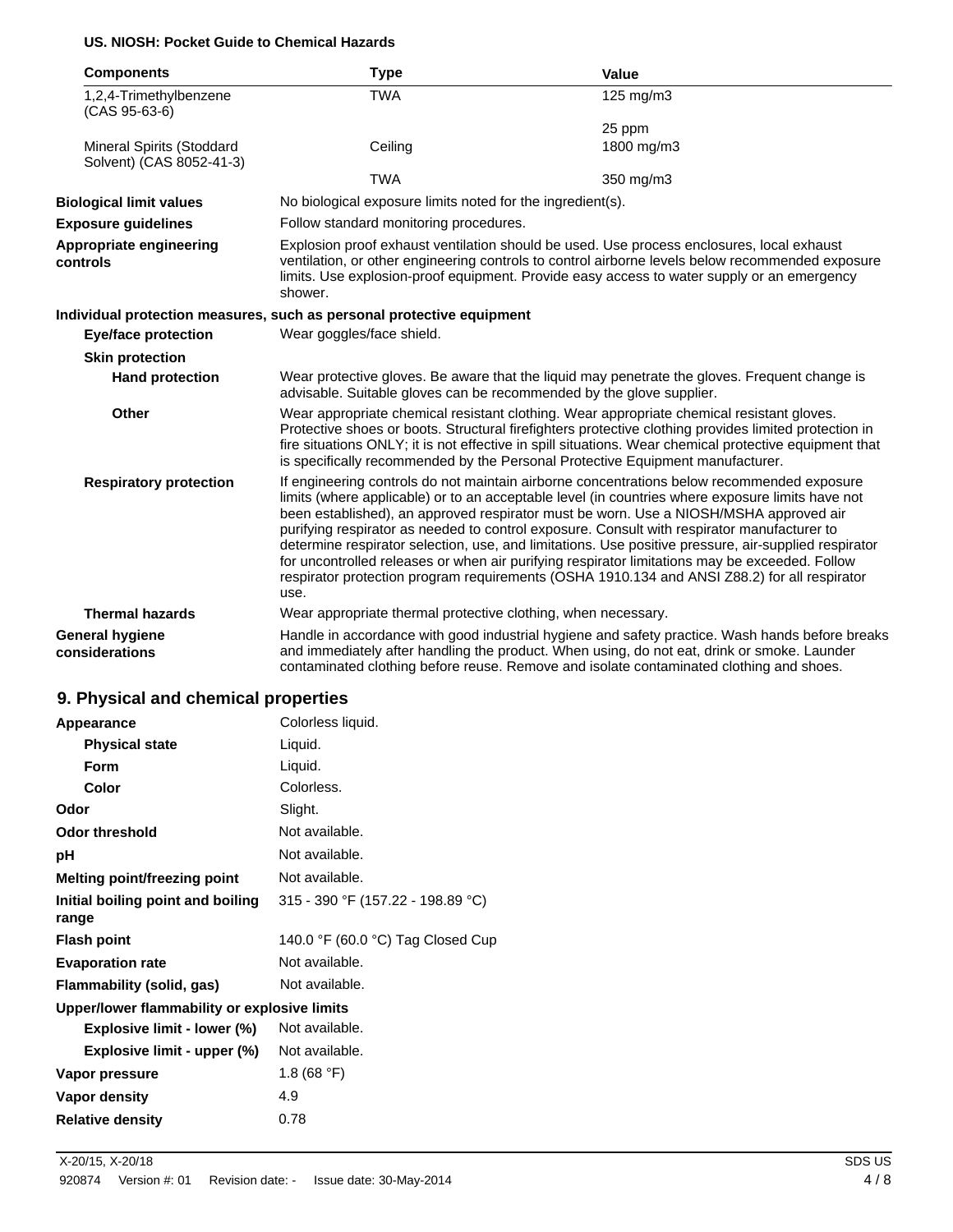| Solubility(ies)                                   |                            |
|---------------------------------------------------|----------------------------|
| <b>Solubility (water)</b>                         | Slightly soluble in water. |
| <b>Partition coefficient</b><br>(n-octanol/water) | Not available.             |
| <b>Auto-ignition temperature</b>                  | Not available.             |
| <b>Decomposition temperature</b>                  | Not available.             |
| <b>Viscosity</b>                                  | Not available.             |
| <b>Other information</b>                          |                            |
| VOC (Weight %)                                    | 774 g/l                    |

## **10. Stability and reactivity**

| <b>Reactivity</b>                            | The product is stable and non-reactive under normal conditions of use, storage and transport.                       |
|----------------------------------------------|---------------------------------------------------------------------------------------------------------------------|
| <b>Chemical stability</b>                    | Stable under normal temperature conditions. Risk of explosion. Risk of ignition.                                    |
| <b>Possibility of hazardous</b><br>reactions | Hazardous polymerization does not occur.                                                                            |
| <b>Conditions to avoid</b>                   | Heat, flames and sparks.                                                                                            |
| Incompatible materials                       | Strong oxidizing agents.                                                                                            |
| <b>Hazardous decomposition</b><br>products   | Upon decomposition, this product emits carbon monoxide, carbon dioxide and/or low molecular<br>weight hydrocarbons. |

# **11. Toxicological information**

#### **Information on likely routes of exposure**

| Ingestion                                                                          | Droplets of the product aspirated into the lungs through ingestion or vomiting may cause a serious<br>chemical pneumonia. |
|------------------------------------------------------------------------------------|---------------------------------------------------------------------------------------------------------------------------|
| <b>Inhalation</b>                                                                  | May cause respiratory irritation.                                                                                         |
| <b>Skin contact</b>                                                                | Causes skin irritation.                                                                                                   |
| Eye contact                                                                        | Causes serious eye irritation.                                                                                            |
| Symptoms related to the<br>physical, chemical and<br>toxicological characteristics | Irritating to eyes, respiratory system and skin. May be fatal if swallowed and enters airways.                            |

#### **Information on toxicological effects**

| <b>Acute toxicity</b>                                  | Not expected to be acutely toxic.                  |                                                     |
|--------------------------------------------------------|----------------------------------------------------|-----------------------------------------------------|
| <b>Components</b>                                      | <b>Species</b>                                     | <b>Test Results</b>                                 |
| 1,2,4-Trimethylbenzene (CAS 95-63-6)                   |                                                    |                                                     |
| Acute                                                  |                                                    |                                                     |
| Dermal                                                 |                                                    |                                                     |
| LD50                                                   | Rabbit                                             | > 3160 mg/kg                                        |
| Inhalation                                             |                                                    |                                                     |
| <b>LC50</b>                                            | Rat                                                | 18000 mg/m3, 4 hours                                |
| Oral                                                   |                                                    |                                                     |
| LD50                                                   | Rat                                                | 6 g/kg                                              |
| <b>Skin corrosion/irritation</b>                       | Causes skin irritation.                            |                                                     |
| Serious eye damage/eye<br>irritation                   | Causes serious eye irritation.                     |                                                     |
| Respiratory or skin sensitization                      |                                                    |                                                     |
| <b>Respiratory sensitization</b>                       | Not classified.                                    |                                                     |
| <b>Skin sensitization</b>                              | Not a skin sensitizer.                             |                                                     |
| Germ cell mutagenicity                                 | Not classified.                                    |                                                     |
| Carcinogenicity                                        | Not classified.                                    |                                                     |
| IARC Monographs. Overall Evaluation of Carcinogenicity |                                                    |                                                     |
|                                                        | Mineral Spirits (Stoddard Solvent) (CAS 8052-41-3) | 3 Not classifiable as to carcinogenicity to humans. |
| <b>Reproductive toxicity</b>                           | Not classified.                                    |                                                     |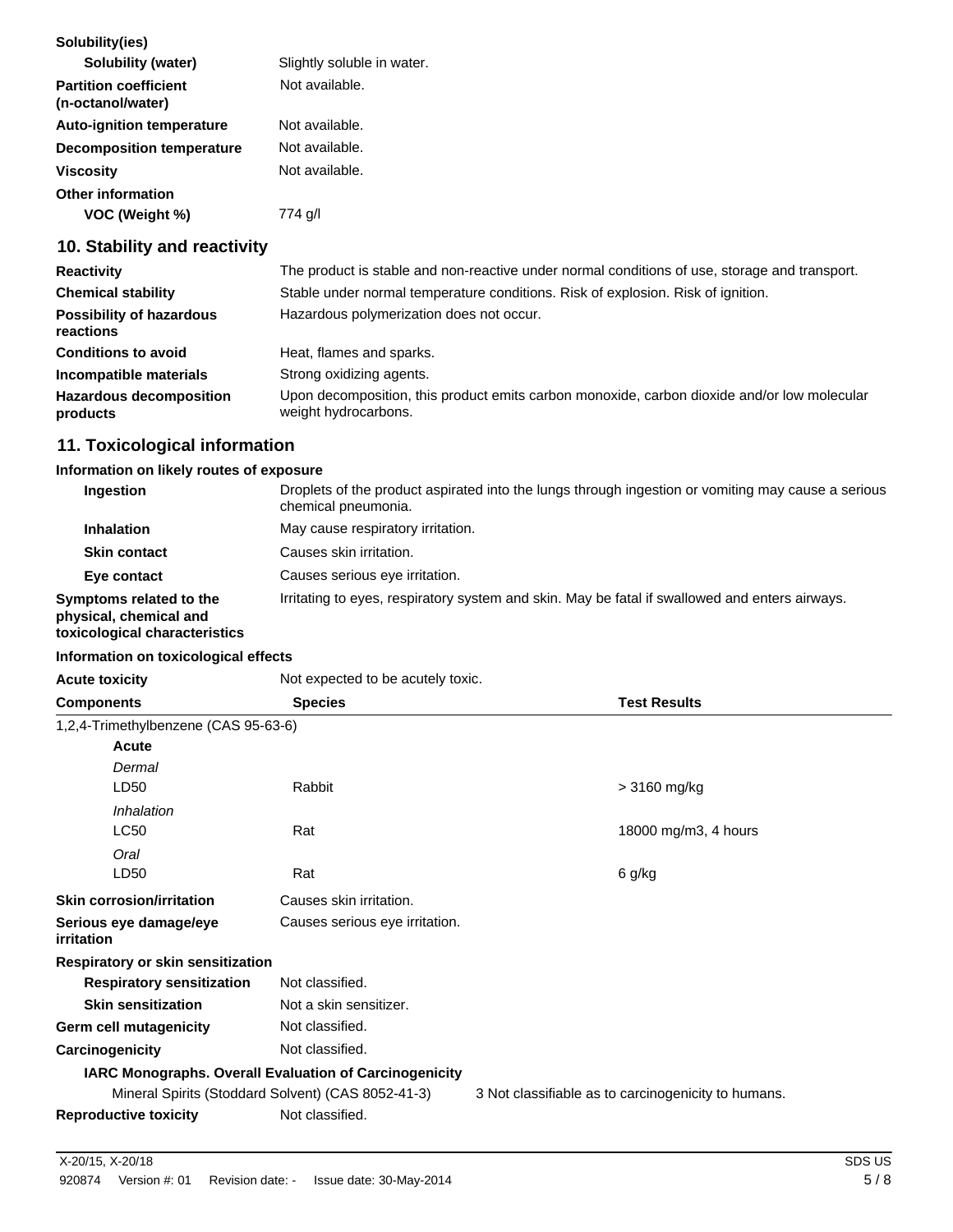| Specific target organ toxicity -<br>single exposure   | May cause respiratory irritation.                                                                        |
|-------------------------------------------------------|----------------------------------------------------------------------------------------------------------|
| Specific target organ toxicity -<br>repeated exposure | Causes damage to the following organs through prolonged or repeated exposure: Central nervous<br>system. |
| <b>Aspiration hazard</b>                              | May be fatal if swallowed and enters airways.                                                            |
| <b>Chronic effects</b>                                | May cause central nervous system effects.                                                                |

# **12. Ecological information**

| <b>Ecotoxicity</b>                                                                                      | Harmful to aquatic life with long lasting effects.                                                     |                                                                                                                                                                                                                                                              |                     |
|---------------------------------------------------------------------------------------------------------|--------------------------------------------------------------------------------------------------------|--------------------------------------------------------------------------------------------------------------------------------------------------------------------------------------------------------------------------------------------------------------|---------------------|
| <b>Components</b>                                                                                       |                                                                                                        | <b>Species</b>                                                                                                                                                                                                                                               | <b>Test Results</b> |
| 1,2,4-Trimethylbenzene (CAS 95-63-6)                                                                    |                                                                                                        |                                                                                                                                                                                                                                                              |                     |
| <b>Aquatic</b>                                                                                          |                                                                                                        |                                                                                                                                                                                                                                                              |                     |
| Fish                                                                                                    | <b>LC50</b>                                                                                            | Fathead minnow (Pimephales promelas) 7.19 - 8.28 mg/l, 96 hours                                                                                                                                                                                              |                     |
| Solvent naphtha (petroleum), light aromatic (CAS 64742-95-6)                                            |                                                                                                        |                                                                                                                                                                                                                                                              |                     |
| <b>Aquatic</b>                                                                                          |                                                                                                        |                                                                                                                                                                                                                                                              |                     |
| Acute                                                                                                   |                                                                                                        |                                                                                                                                                                                                                                                              |                     |
| Crustacea                                                                                               | EL50                                                                                                   | Daphnia                                                                                                                                                                                                                                                      | 4.5 mg/l, 48 hours  |
| Fish                                                                                                    | LL <sub>50</sub>                                                                                       | Oncorhynchus mykiss                                                                                                                                                                                                                                          | 10 mg/l, 96 hours   |
| <b>Persistence and degradability</b>                                                                    | Not available.                                                                                         |                                                                                                                                                                                                                                                              |                     |
| <b>Bioaccumulative potential</b>                                                                        |                                                                                                        |                                                                                                                                                                                                                                                              |                     |
| Partition coefficient n-octanol / water (log Kow)<br>Mineral Spirits (Stoddard Solvent) (CAS 8052-41-3) |                                                                                                        | $3.16 - 7.15$                                                                                                                                                                                                                                                |                     |
| <b>Mobility in soil</b>                                                                                 |                                                                                                        | The product is slightly soluble in water.                                                                                                                                                                                                                    |                     |
| Other adverse effects                                                                                   |                                                                                                        | The product is a volatile organic compound which has a photochemical ozone creation potential.                                                                                                                                                               |                     |
| 13. Disposal considerations                                                                             |                                                                                                        |                                                                                                                                                                                                                                                              |                     |
| <b>Disposal instructions</b>                                                                            |                                                                                                        | Dispose of this material and its container at hazardous or special waste collection point. Do not<br>incinerate sealed containers. Do not allow this material to drain into sewers/water supplies.<br>Dispose in accordance with all applicable regulations. |                     |
| Hazardous waste code                                                                                    | Waste codes should be assigned by the user based on the application for which the product was<br>used. |                                                                                                                                                                                                                                                              |                     |
| Waste from residues / unused<br>products                                                                |                                                                                                        | Dispose of in accordance with local regulations.                                                                                                                                                                                                             |                     |
| <b>Contaminated packaging</b>                                                                           |                                                                                                        | Dispose of in accordance with local regulations. Empty containers should be taken to an approved<br>waste handling site for recycling or disposal.                                                                                                           |                     |
| <b>14. Transport information</b>                                                                        |                                                                                                        |                                                                                                                                                                                                                                                              |                     |

| <b>DOT</b>                   |                                                                                                                    |
|------------------------------|--------------------------------------------------------------------------------------------------------------------|
| UN number                    | <b>UN1268</b>                                                                                                      |
| UN proper shipping name      | Petroleum distillates, n.o.s. (Mineral Spirits (Stoddard Solvent), Solvent naphtha (petroleum), light<br>aromatic) |
| Transport hazard class(es)   |                                                                                                                    |
| <b>Class</b>                 | 3                                                                                                                  |
| <b>Subsidiary risk</b>       |                                                                                                                    |
| Packing group                | $\mathbf{III}$                                                                                                     |
| <b>Environmental hazards</b> |                                                                                                                    |
| <b>Marine pollutant</b>      | Yes                                                                                                                |
|                              | Special precautions for user Read safety instructions, SDS and emergency procedures before handling.               |
| <b>Special provisions</b>    | 144, B1, IB3, T4, TP1, TP29                                                                                        |
| <b>Packaging exceptions</b>  | 150                                                                                                                |
| Packaging non bulk           | 203                                                                                                                |
| Packaging bulk               | 242                                                                                                                |
| IATA                         |                                                                                                                    |
| UN number                    | <b>UN1268</b>                                                                                                      |
| UN proper shipping name      | Petroleum distillates, n.o.s. (Mineral Spirits (Stoddard Solvent), Solvent naphtha (petroleum), light<br>aromatic) |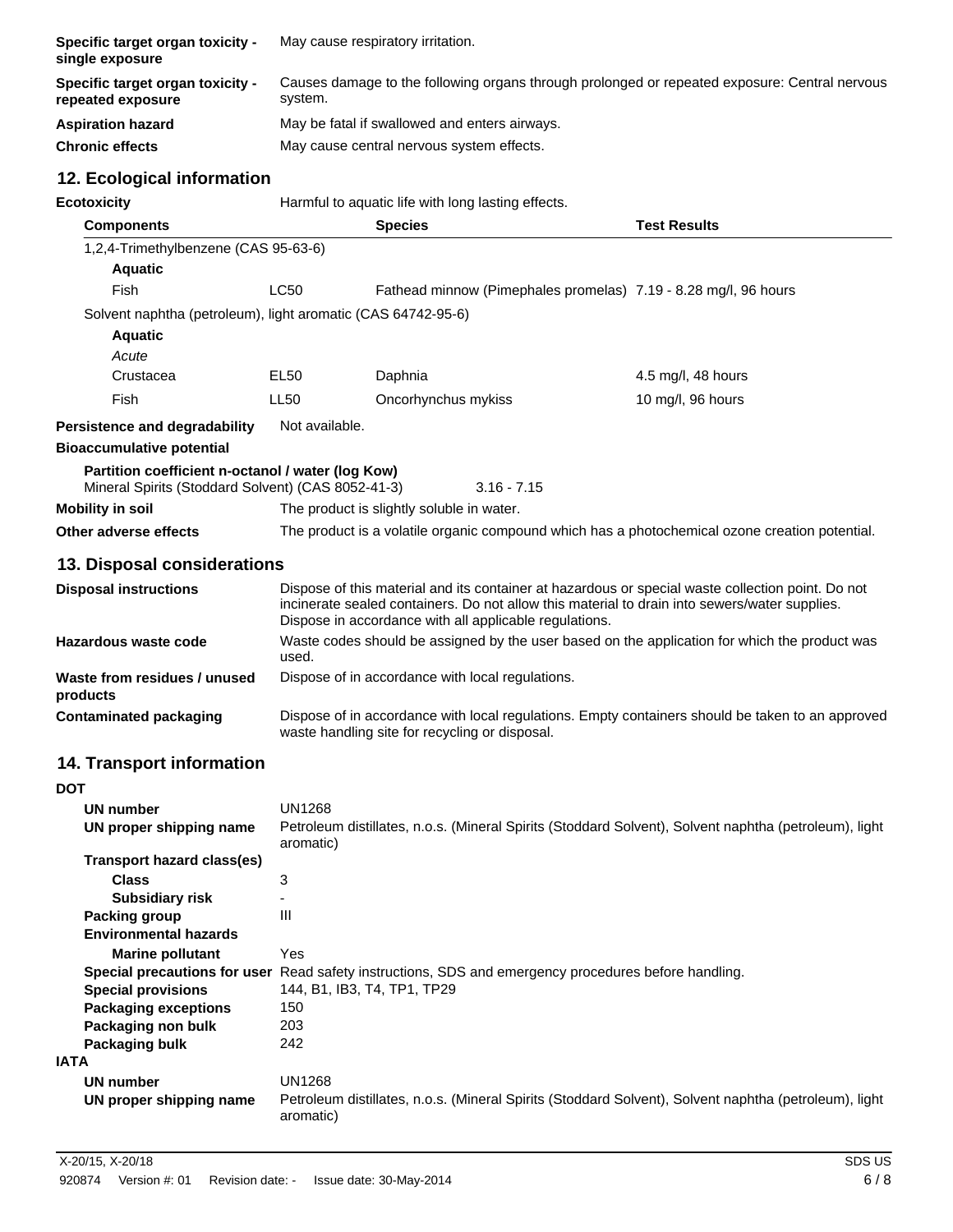| <b>Transport hazard class(es)</b>                                              |                                                                                                                                                                              |
|--------------------------------------------------------------------------------|------------------------------------------------------------------------------------------------------------------------------------------------------------------------------|
| <b>Class</b>                                                                   | 3                                                                                                                                                                            |
| <b>Subsidiary risk</b>                                                         |                                                                                                                                                                              |
| Label(s)                                                                       | 3                                                                                                                                                                            |
| <b>Packing group</b>                                                           | Ш                                                                                                                                                                            |
| <b>Environmental hazards</b>                                                   | Yes                                                                                                                                                                          |
| <b>ERG Code</b>                                                                | 3L                                                                                                                                                                           |
|                                                                                | Special precautions for user Read safety instructions, SDS and emergency procedures before handling.                                                                         |
| <b>IMDG</b>                                                                    |                                                                                                                                                                              |
| <b>UN number</b>                                                               | <b>UN1268</b>                                                                                                                                                                |
| UN proper shipping name                                                        | Petroleum distillates, n.o.s. (Mineral Spirits (Stoddard Solvent), Solvent naphtha (petroleum), light<br>aromatic)                                                           |
| Transport hazard class(es)                                                     |                                                                                                                                                                              |
| <b>Class</b>                                                                   | 3                                                                                                                                                                            |
| <b>Subsidiary risk</b>                                                         |                                                                                                                                                                              |
| Label(s)                                                                       | 3                                                                                                                                                                            |
| Packing group                                                                  | III                                                                                                                                                                          |
| <b>Environmental hazards</b>                                                   |                                                                                                                                                                              |
| <b>Marine pollutant</b>                                                        | Yes                                                                                                                                                                          |
| EmS                                                                            | $F-E$ , $S-E$                                                                                                                                                                |
|                                                                                | Special precautions for user Read safety instructions, SDS and emergency procedures before handling.                                                                         |
| Transport in bulk according to<br>Annex II of MARPOL 73/78 and<br>the IBC Code | Not available.                                                                                                                                                               |
| 15. Regulatory information                                                     |                                                                                                                                                                              |
| <b>US federal regulations</b>                                                  | This product is a "Hazardous Chemical" as defined by the OSHA Hazard Communication<br>Standard, 29 CFR 1910.1200.<br>All components are on the U.S. EPA TSCA Inventory List. |
|                                                                                | TSCA Section 12(b) Export Notification (40 CFR 707, Subpt. D)                                                                                                                |
| Not regulated.                                                                 |                                                                                                                                                                              |
|                                                                                | US. OSHA Specifically Regulated Substances (29 CFR 1910.1001-1050)                                                                                                           |
| Not listed.                                                                    |                                                                                                                                                                              |
| <b>CERCLA Hazardous Substance List (40 CFR 302.4)</b>                          |                                                                                                                                                                              |
| Not listed.                                                                    |                                                                                                                                                                              |
| Superfund Amendments and Reauthorization Act of 1986 (SARA)                    |                                                                                                                                                                              |
|                                                                                | Immediate Hazard - Yes                                                                                                                                                       |
| <b>Hazard categories</b>                                                       |                                                                                                                                                                              |

| Immediate Hazard - Yes |
|------------------------|
| Delayed Hazard - Yes   |
| Fire Hazard - Yes      |
| Pressure Hazard - No   |
| Reactivity Hazard - No |
|                        |

**SARA 302 Extremely hazardous substance**

Not listed.

**SARA 311/312 Hazardous chemical** Yes **SARA 313 (TRI reporting)**

| <b>Chemical name</b>                                                             |                | <b>CAS number</b> | % by wt.    |  |
|----------------------------------------------------------------------------------|----------------|-------------------|-------------|--|
| 1,2,4-Trimethylbenzene                                                           |                | $95 - 63 - 6$     | $3.2 - 4.1$ |  |
| Other federal regulations                                                        |                |                   |             |  |
| Clean Air Act (CAA) Section 112 Hazardous Air Pollutants (HAPs) List             |                |                   |             |  |
| Not regulated.                                                                   |                |                   |             |  |
| Clean Air Act (CAA) Section 112(r) Accidental Release Prevention (40 CFR 68.130) |                |                   |             |  |
| Not regulated.                                                                   |                |                   |             |  |
| <b>Safe Drinking Water Act</b>                                                   | Not regulated. |                   |             |  |

**(SDWA) US state regulations** This product does not contain a chemical known to the State of California to cause cancer, birth defects or other reproductive harm.